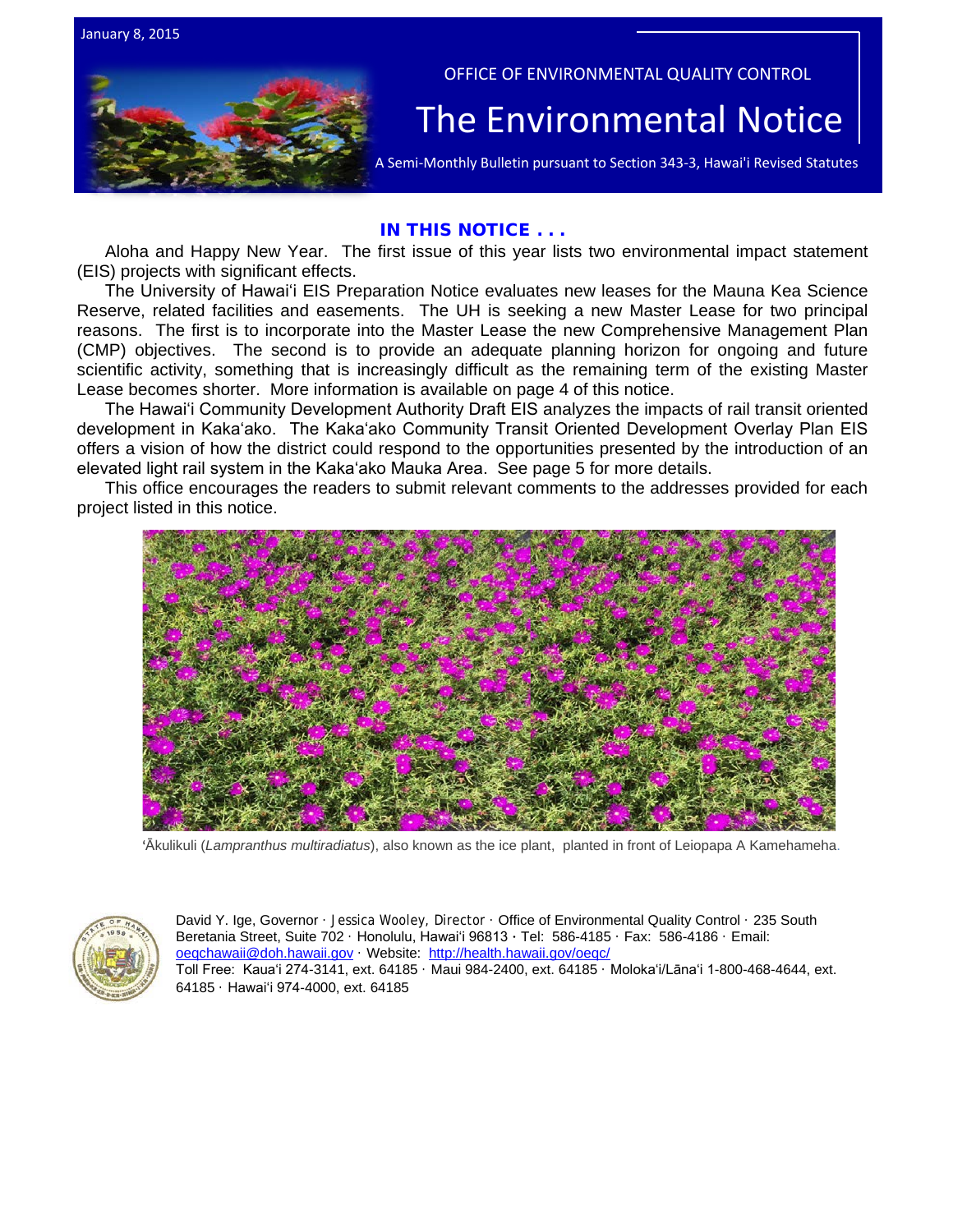| <b>FRONT PAGE</b>                                                                        |  |
|------------------------------------------------------------------------------------------|--|
|                                                                                          |  |
| HAWAI'I (HRS 343)                                                                        |  |
|                                                                                          |  |
|                                                                                          |  |
| 3. Mauna Kea Science Reserve and Related Facilities and Easements Lease Act 172 EISPN  4 |  |
| O'AHU (HRS 343)                                                                          |  |
| <b>COASTAL ZONE MANAGEMENT NOTICES</b>                                                   |  |
| <b>SHORELINE NOTICES</b>                                                                 |  |
| <b>FEDERAL NOTICES</b>                                                                   |  |
|                                                                                          |  |
|                                                                                          |  |

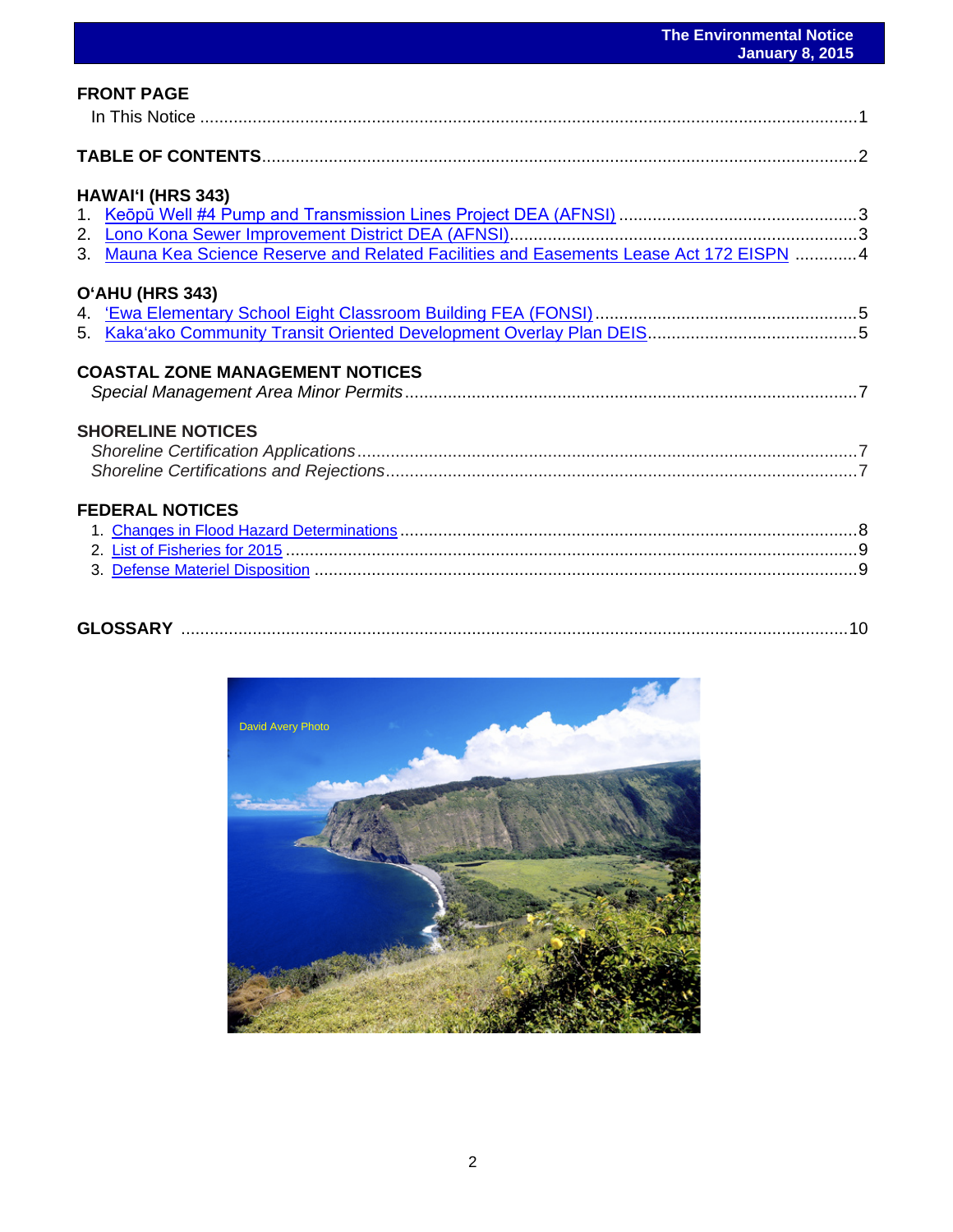# l<br>. HAWAI'I (HRS 343)

# **1. [Keōpū Well #4 Pump and Transmission Lines Project](http://oeqc.doh.hawaii.gov/Shared%20Documents/EA_and_EIS_Online_Library/Hawaii/2010s/2015-01-08-HA-5E-DEA-Keopu-Well-Number-4-Pump-and-Transmission-Lines-Project.pdf) DEA (AFNSI)**

| Island:<br>District: | Hawai'i<br>North Kona                                                                                                                                                                                                                                                                                             |                                                                               |
|----------------------|-------------------------------------------------------------------------------------------------------------------------------------------------------------------------------------------------------------------------------------------------------------------------------------------------------------------|-------------------------------------------------------------------------------|
| TMK:                 | $(3)$ 7-5-001:115, (3) 7-5-001:159, (3) 7-5-013:022, (3) 7-5-<br>024:999, (3)7-5-002:999, and (3) 7-4-002:999                                                                                                                                                                                                     |                                                                               |
| <b>Permits:</b>      | <b>Conservation District Use Permit Extension, National Pollutant</b><br>Discharge Elimination System - Notice of Intent [Construction]<br>(NPDES-NOI[C]), Noise Permit and/or Noise Variance,<br>Grubbing, Grading, and Stockpiling Permit, and Building<br>Permits, Construction within State Road Right-of-Way | Mauna Kea<br>Hilo<br>Kailua Kona<br>Island of<br>Hawai'i<br>Hawai'i Volcanoes |
| <b>Applicant:</b>    | Forest City Hawai'i, 5173 Nimitz Road, Honolulu, HI<br>96818. Contact: Ann Bouslog, (808) 839-8769.                                                                                                                                                                                                               |                                                                               |
| <b>Approving</b>     |                                                                                                                                                                                                                                                                                                                   |                                                                               |
| Agency:              | Department of Water Supply, County of Hawai'i, 45 Kekuanaoa Street, Suite 20, Hilo, HI<br>96720. Contact: Quirino Antonio, (808) 961-8050                                                                                                                                                                         |                                                                               |
| <b>Consultant:</b>   | Planning Solutions, Inc., 210 Ward Avenue, Suite 330, Honolulu, HI 96814.<br>Contact: Perry White, (808) 550-4483                                                                                                                                                                                                 |                                                                               |
| <b>Status:</b>       | Statutory 30-day public review and comment period starts; comments are due by<br>February 9, 2015. Please send comments to the applicant, approving agency and<br>consultant.                                                                                                                                     |                                                                               |

Forest City Hawaiʻi is proposing to convert an existing exploratory well (Keōpū Well #4,State Well No. 3957-05) in North Kona, Island of Hawaiʻi, to a production well to serve as an additional water source for the Hawai'i County Department of Water Supply's (DWS) system. When completed, the new production well and associated control building, booster pump, and transmission lines will be turned over to the County DWS for full operation.

Improvements that will be required consist of the following:

- › Installation of a 1,050 gallons per minute (GPM) pump in the Keōpū Well #4.
- › Construction at the Keōpū #4 well site of a control building to house the motor control center for the pump and a chlorination water treatment system.
- › Grading and paving of the existing 900-foot-long access road between the Keōpū #4 well site and Mamalahoa Highway.
- › Installation of a 12-inch, 890-foot-long pipeline from the Keōpū #4 well site to the existing County of Hawaiʻi Department of Water Supply (DWS) 1.0 million gallon (MG) Keōpū storage reservoir.
- › Construction of a booster pump station at the Keōpū reservoir site.
- › Installation of a 16-inch, 3,600-foot-long pipeline in the Mamalahoa Highway roadway.

# **2. [Lono Kona Sewer Improvement District DEA \(AFNSI\)](http://oeqc.doh.hawaii.gov/Shared%20Documents/EA_and_EIS_Online_Library/Hawaii/2010s/2015-01-08-HA-5B-DEA-Lono-Kona-Sewer-Improvement-District.pdf)**

| Island:          | Hawai'i                                                 |
|------------------|---------------------------------------------------------|
| <b>District:</b> | North Kona                                              |
| TMK:             | $(3rd)$ 7-5 various plats: various parcels              |
| <b>Permits:</b>  | State Department of Health National Pollutant Discharge |
|                  | Elimination System (NPDES) Permit; Permit to Work       |
|                  | within County Right-of-Way; and Hawai'i Department of   |
|                  | Public Works Grading Permit; Hawai'i Department of      |
|                  | Environmental Management, and Office of Environmental   |
|                  | Quality Control (OEQC) Chapter 343, HRS Compliance      |

# **Proposing/Determination**

**Agency:** County of Hawai'i Department of Environmental Management, 25 Aupuni Street, Hilo, HI 96720. Contact: Dora Beck, (808) 961-8333.

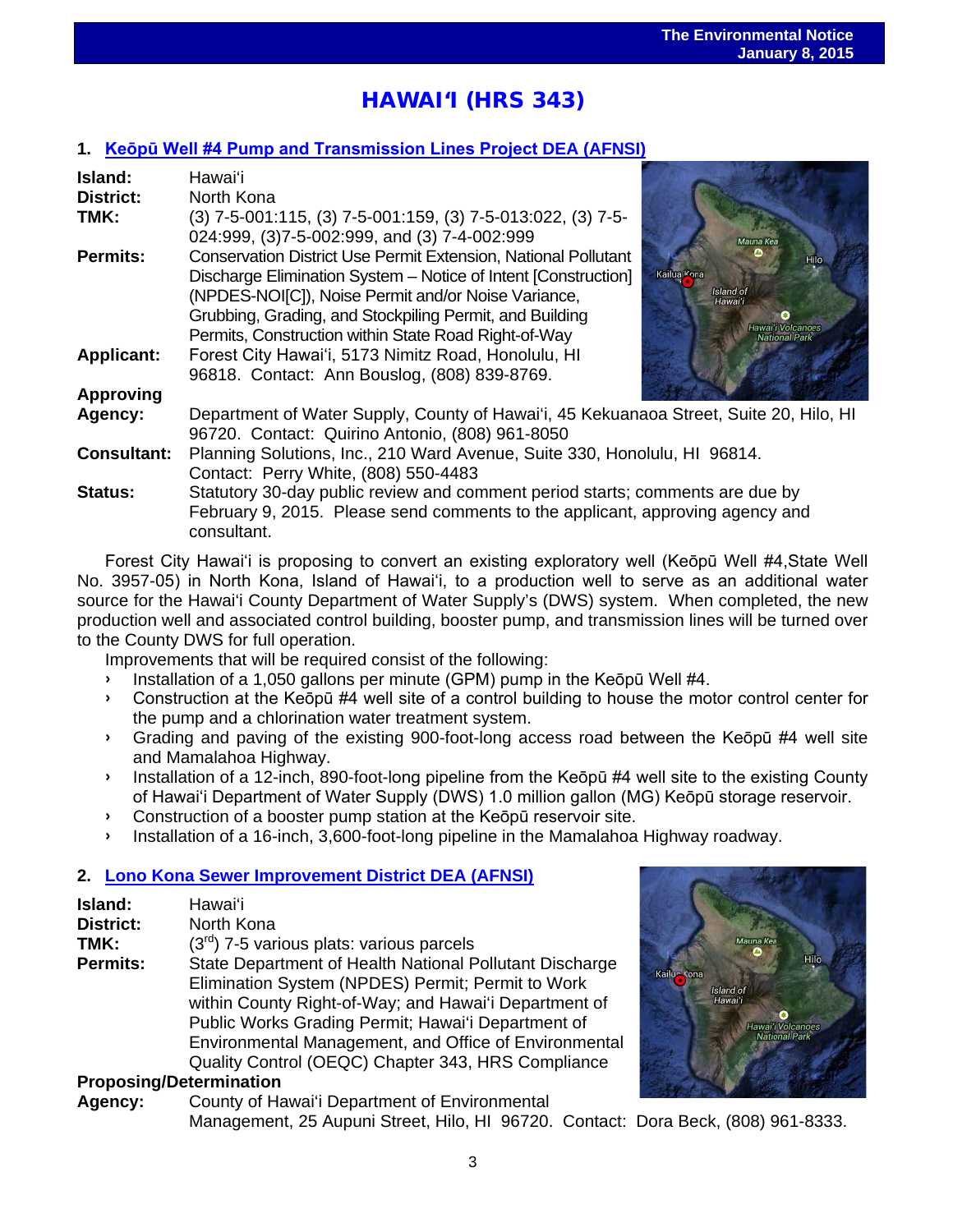**Consultant:** PBR Hawaii & Associates, Inc., 1001 Bishop Street, Suite 650, Honolulu, HI 96813. Contact: Roy Takemoto; (808) 521-5631; Fax (808) 523-1402

**Status:** Statutory 30-day public review and comment period starts; comments are due by February 9, 2015. Please send comments to the proposing agency and consultant.

The Lono Kona Subdivision is located in Kailua-Kona, North Kona District, Island and County of Hawai'i. This subdivision was created in 1962. Within the Project Area, the proposed sewer plan would service up to 110 parcels and require an easement over but no service to a parcel that has extinguished its development rights with a conservation easement.

Several landowners within Lono Kona have received violation notices from the U.S. Environmental Protection Agency for their continued use of large-capacity cesspools. The Project Area is a higher density urbanized area where lot sizes generally do not have sufficient area for onsite disposal systems that require leach fields. The Project offers a cost-effective solution to replace cesspools with a sanitary sewer system.

DEM proposes to extend the County sewer system to the subdivision by means of an Improvement District. The "federal action" triggering NEPA is a wastewater loan/grant application to the U.S. Department of Agriculture Rural Utilities Service. The actions triggering HRS chapter 343 are the use of County funds to initiate the Improvement District and use of County lands. The proposed sewer system consists of 6,100 linear feet of 8-inch and 10-inch sewer pipe, 35 sewer manholes, sewer laterals to 110 parcels, and restoration of roadway pavements.

# **3. [New Master Leases for the Mauna Kea Science Reserve and Related Facilities and Easements](http://oeqc.doh.hawaii.gov/Shared%20Documents/EA_and_EIS_Online_Library/Hawaii/2010s/2015-01-08-HA-5B-EISPN-New-Master-Leases-for-the-Mauna-Kea-Science-Reserve-Related-Facilities-and-Easements.pdf) [EISPN-Act 172](http://oeqc.doh.hawaii.gov/Shared%20Documents/EA_and_EIS_Online_Library/Hawaii/2010s/2015-01-08-HA-5B-EISPN-New-Master-Leases-for-the-Mauna-Kea-Science-Reserve-Related-Facilities-and-Easements.pdf)**

| Island:<br>District: | Hawaiʻi<br>Hāmākua                                                                                                                                                                                    |                                           |  |
|----------------------|-------------------------------------------------------------------------------------------------------------------------------------------------------------------------------------------------------|-------------------------------------------|--|
| TMK:                 | (3) 4-4-015:009 (Mauna Kea Science Reserve), (3) 4-4-015:012<br>(Halepōhaku Mid-Level Facility), and (3) 4-4-015:001 por.<br>(Mauna Kea Access Road Easement)                                         | Kailua Kona                               |  |
| <b>Permits:</b>      | Issuance of New Leases for the Mauna Kea Science<br>Reserve (MKSR), or a portion of it, and Halepohaku Mid-<br>Level Facility and amendment of the Grant of Easement<br>for the Mauna Kea Access Road | Island of<br>Hawai'i<br>lawai'i Volcanoes |  |
| <b>Proposing</b>     |                                                                                                                                                                                                       |                                           |  |
| Agency:              | University of Hawai'i at Hilo, 200 W. Kāwili Street, Hilo, HI<br>96720. Contact: Donald Stranley, (808) 932-7348                                                                                      |                                           |  |
| <b>Accepting</b>     |                                                                                                                                                                                                       |                                           |  |
| <b>Authority:</b>    | Governor of the State of Hawai'i, 415 South Beretania Street #5, Honolulu, Hawaii 96813.<br>Contact: (808) 586-0034, c/o Office of Environmental Quality Control (808) 586-4185.                      |                                           |  |
| <b>Consultant:</b>   | Planning Solutions, Inc., 210 Ward Avenue, Suite 330, Honolulu, HI 96814.<br>Contact: Perry White, (808) 550-4483.                                                                                    |                                           |  |
| <b>Status:</b>       | Environmental Impact Statement Preparation Notice, pending 30-day public comment.<br>Address comments to the proposing agency with copies to the consultant and OEQC.                                 |                                           |  |

The University of Hawai'i (UH) leases the 11,288-acre Mauna Kea Science Reserve (MKSR) under general lease S-4191, which expires on December 31, 2033, and the 19-acre Halepōhaku mid-level facility under general lease S-5529, which expires in 2041. In addition, UH holds non-exclusive Easement S-4697 for the Mauna Kea Access Road between the two leased properties, the leased area is roughly 71 acres and the easement expires on December 31, 2033. The two leased properties plus a 400-yard wide corridor on either side of the Mauna Kea Access Road, excluding areas within the adjacent Natural Area Reserve (NAR), make up the UH Management Area on Mauna Kea. UH is seeking to replace both of its existing leases with new leases well before they expire and to extend the term of the road easement.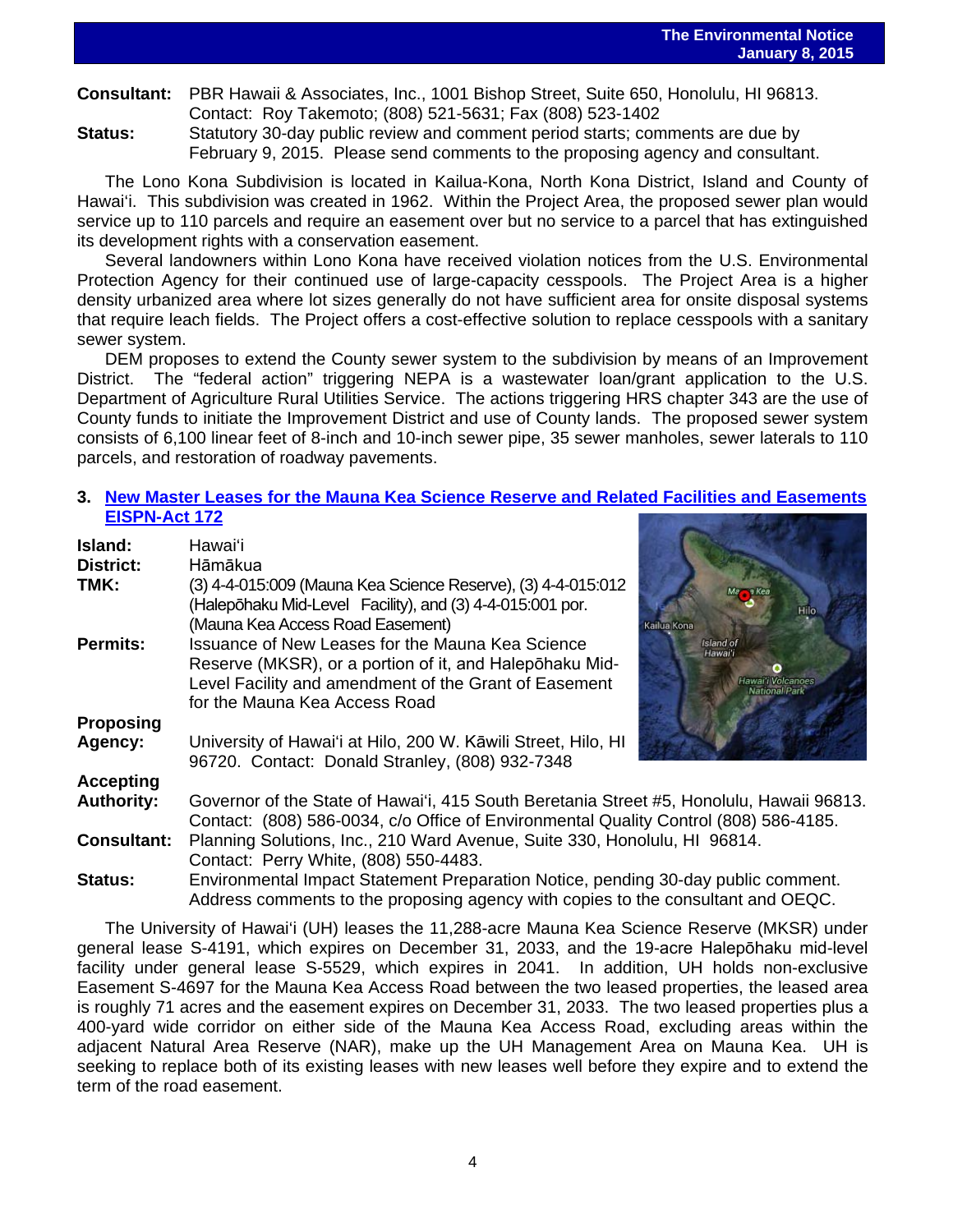UH is seeking a new Master Lease for two principal reasons. The first is to incorporate into the Master Lease the new Comprehensive Management Plan (CMP) objectives. The second is to provide an adequate planning horizon for ongoing and future scientific activity, something that is increasingly difficult as the remaining term of the existing Master Lease becomes shorter.

The Environmental Impact Statement Preparation Notice (EISPN) discusses a "No Action Alternative," an action alternative under which UH leases the same areas it currently leases, and an action alternative under which UH leases a reduced land area. These three alternatives and potentially additional alternatives advanced by stakeholders during the EISPN review period will be evaluated in the Draft Environmental Impact Statement (DEIS).

The EISPN outlines the kinds of potential adverse and beneficial impacts that are likely to result from the alternatives being considered. These potential impacts and others identified by stakeholders during the review of the EISPN will be evaluated in the DEIS.

# O'AHU (HRS 343)

# **4. 'Ewa [Elementary School Eight-Classroom Building FEA \(FONSI\)](http://oeqc.doh.hawaii.gov/Shared%20Documents/EA_and_EIS_Online_Library/Oahu/2010s/2015-01-08-OA-5B-FEA-Ewa-Elementary%20School-Eight-Classroom-Building.pdf)**

| Island:                        | Oʻahu                                                                                |                                                                                 |  |  |
|--------------------------------|--------------------------------------------------------------------------------------|---------------------------------------------------------------------------------|--|--|
| <b>District:</b>               | 'Ewa                                                                                 |                                                                                 |  |  |
| TMK:                           | $(1)$ 9-1-017:002 and 037                                                            | Waialua                                                                         |  |  |
| <b>Permits:</b>                | National Pollutant Discharge Elimination System                                      | Wahiawa                                                                         |  |  |
|                                | (NPDES), Community Noise Permit and/or Noise                                         | Kahalu'u<br>Waianae<br>O'ahu                                                    |  |  |
|                                | Variance, 'Ewa Highway Impact Fee, and Building, Street                              | Kaneohe<br>Nanakuli Waipahu                                                     |  |  |
|                                | Usage, Trenching, Storm Drain Connection, and Grading,                               | <b>Rapt</b>                                                                     |  |  |
|                                | Grubbing, and Stockpiling Permits                                                    | Honolulu.                                                                       |  |  |
| <b>Proposing/Determination</b> |                                                                                      |                                                                                 |  |  |
| Agency:                        | State of Hawai'i, Department of Education (DOE), Facilities Development Branch, 1151 |                                                                                 |  |  |
|                                | Punchbowl Street, Room 431, Honolulu, HI 96813.                                      |                                                                                 |  |  |
|                                | Contact: Ron Hagino, (808) 586-0434                                                  |                                                                                 |  |  |
| <b>Consultant:</b>             |                                                                                      | Belt Collins Hawaii LLC, 2153 North King Street, Suite 200, Honolulu, HI 96819. |  |  |
|                                | Contact: John Chung, (808) 521-5361                                                  |                                                                                 |  |  |
| Status:                        | Finding of No Significant Impact Determination.                                      |                                                                                 |  |  |

The Department of Education is proposing to build a new one-story, eight-classroom building at the existing 'Ewa Elementary School in 'Ewa, Oʻahu, Hawaiʻi (TMK: 9-1-017: 002 and 037). The new building will include six general education classrooms, one special education classroom, one computer lab, one faculty center, student restrooms, and various utility rooms and closets. In addition to the building, ancillary improvements include walkways, a fire access road, utility connections, landscaping, irrigation, drainage system, and trash enclosure relocation. The proposed building will be located on the west side of the campus, in a grassy area currently being utilized as a playfield.

'Ewa Elementary School is located in an area that has seen continuous growth in population over the past several years. Although classroom buildings and portables have been added to the campus to accommodate this growth, enrollment has continued to exceed the capacity of the school.

The new building will be designed to achieve a LEED Silver rating equivalent. Construction is expected to begin in the first quarter of 2015 and be completed approximately 18 months later.

# **5. [Kaka'ako Community Transit Oriented Development](http://oeqc.doh.hawaii.gov/Shared%20Documents/EA_and_EIS_Online_Library/Oahu/2010s/2015-01-08-OA-5B-DEIS-Kakaako-Community-Transit-Oriented-Development-Overlay-Plan.pdf) Overly Plan Draft EIS**

| Island:   | Oʻahu                                                                                   |
|-----------|-----------------------------------------------------------------------------------------|
| District: | <b>Honolulu</b>                                                                         |
| TMK:      | Aloha Tower Special District: (1)2-1-014: 006;                                          |
|           | Kaka'ako: (1) 2-1-015:009, 051, 052, 061-063; (1) 2-1-029:001, 002, 010; (1) 2-1-       |
|           | 030:001, 003, 006-015, 017, 043; (1) 2-1-031:001-005, 008, 010, 012, 015, 018-021, 024, |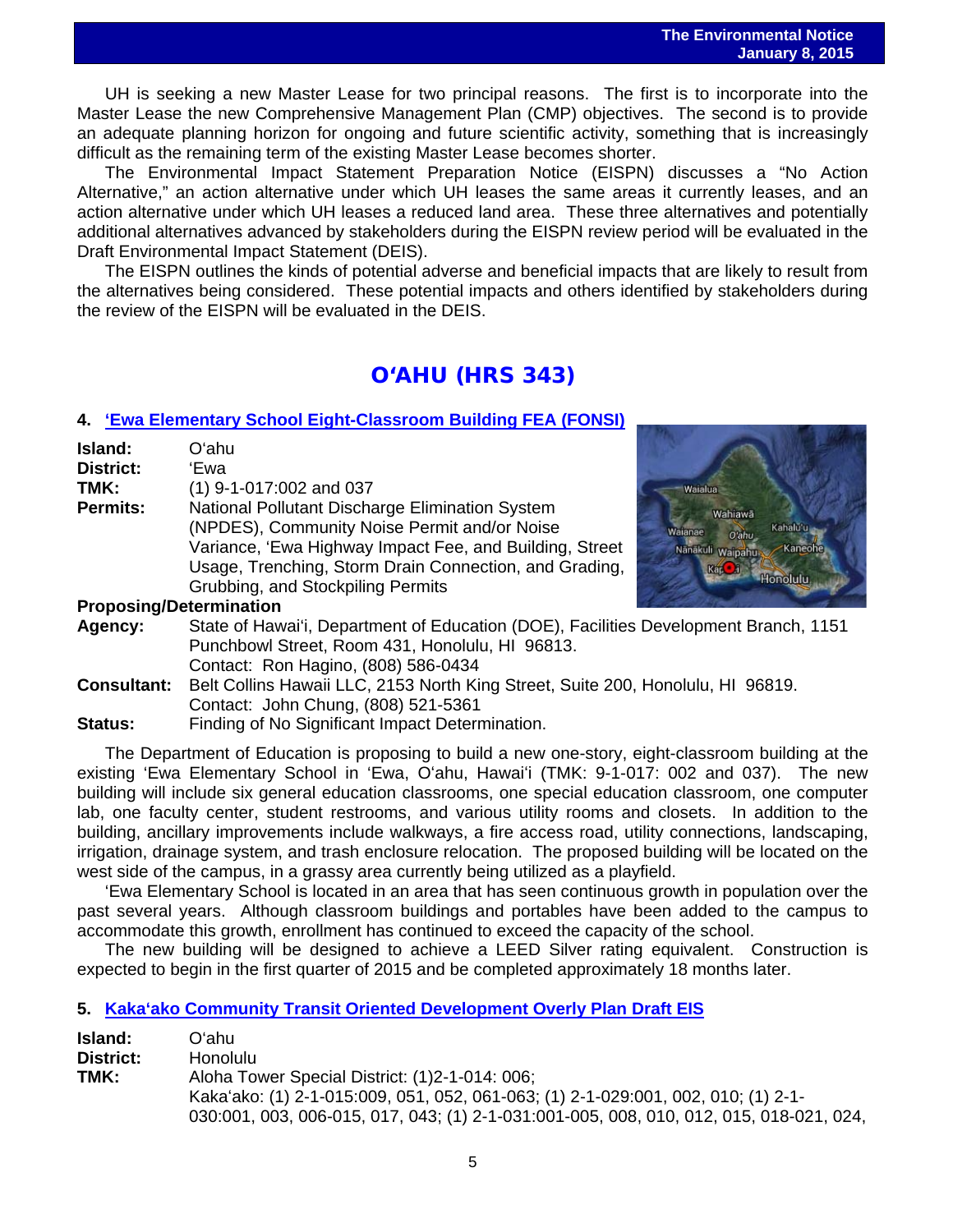**The Environmental Notice January 8, 2015**

 029-033; (1) 2-1-032:001, 002, 007-012, 015, 017, 020, 022-024; (1) 2-1-044:001-005, 022, 023, 032-034, 038- 044, 046-048; (1)2-1-046:001-003, 005, 007-010; (1) 2-1- 047:001-006, 008, 010; (1) 2-1-048:001, 002, 005-008, 022; (1) 2-1-049:001, 003-005, 008-033, 037, 038, 040- 043, 045-050, 054-061, 063-066, 068-076, 078-080; (1) 2- 1-050:001-004, 007, 009-025, 027, 028, 030-043, 045- 050, 052-065, 067, 068; (1) 2-1-051: 001-007, 010-014, 018, 019, 031, 033, 038, 040-044; (1) 2-1-052:001-005, 007-013, 016, 017, 020, 022, 024, 027, 028, 031-036, 038-



040, 042, 043, 045, 046, 051-054; (1) 2-1-053:001, 030-032; (1) 2-1-054:001, 021, 022, 025, 027, 028, 032, 033; (1) 2-1-055:001-004, 006, 009, 017, 018, 021, 026, 032-035, 038; (1) 2-1-056:001-004, 007, 008; (1) 2-1-058:002, 006, 021, 035, 043, 048, 061, 069, 073, 088, 089, 094, 095, 099, 100, 101, 103, 105, 109, 124-128; (1) 2-1-059: 001, 003- 006, 011, 013, 020, 021, 023-029; (1) 2-1-060:001-009, 013, 015, 017; (1) 2-3-001:001, 004; (1) 2-3-002:001, 002, 057-059, 066, 067, 069, 086, 087, 104; (1) 2-3-003: 004-008, 011-015, 018-024, 026, 028, 030-034, 037, 038, 040, 043, 046-050, 052, 059, 061-069, 071, 073-075, 078, 080, 081, 083, 085-087, 089-095, 097-099, 103, 105; (1) 2-3-004:002, 003, 007-010, 012, 025, 029, 031, 033-037, 039, 048, 051, 061, 065, 069, 071, 076, 079, 080; (1) 2-3-005: 001, 004-006, 012-017, 019, 022; (1) 2-3-006: 001, 003, 004, 014-017; (1) 2-3-007:023, 026-029, 033, 036, 039, 044, 045, 049, 054, 056, 057, 061-064, 066, 067, 069, 078, 091-093, 098-101, 104, 105, 107; (1) 2-3-008:001-003; (1) 2-3-009:001; (1) 2-3-010:001-009, 011-028, 083, 092-094, 096-107, 111; (1) 2-3-011:002-025, 029- 051, 053, 054

**Permits:** Subdivision Approval (if applicable), Building/Grading Permits; Installation of Power Lines and Substations, National Pollutant Discharge Elimination System Permit, Noise Permit, Modification of Highway Access Points, Work within the State Highway Right-of-Way, Dewater/Stockpiling, Trenching, Development Permit

**Proposing**

**Agency:** Hawaii Community Development Authority, 461 Cooke Street, Honolulu, HI 96813. Contact: Amy Mutart, (808) 594-0334

# **Accepting**

**Authority:** Governor, State of Hawai'i, Hawai'i State Capitol, Honolulu, HI 96813. Contact: Mike McCartney, (808) 586-0034

- **Consultant:** Lee Sichter LLC, 45024 Malulani Street #1, Kāneʻohe, HI 96744. Contact: Lee Sichter, (808) 382-3836
- **Status:** Draft environmental impact statement (DEIS) notice pending 45-day public comment. Address comments to the applicant with copies to the approving authority, consultant and OEQC.

The Proposed Action is the implementation of a Plan for Transit-Oriented Development ("TOD") within the Kakaʻako Community Development District (KCDD). The proposed TOD Plan will serve as an incentive-based overlay on the existing Mauka Area Plan regarding development in the district. The existing Mauka Area Rules will remain in force and any proposed TOD development will be reviewed under TOD incentive-based development rules promulgated by the Hawaii Community Development Authority. The implementation of TOD is intended to optimize development in the KCDD by promoting the use of smart growth principles, multi-modal transportation, and walkability. The ultimate goal of the Proposed Action is to foster mixed-use residential/commercial development that creates public spaces that are safe, comfortable, diverse, attractive, and fundamentally exhibit the distinct character of the Kakaʻako community.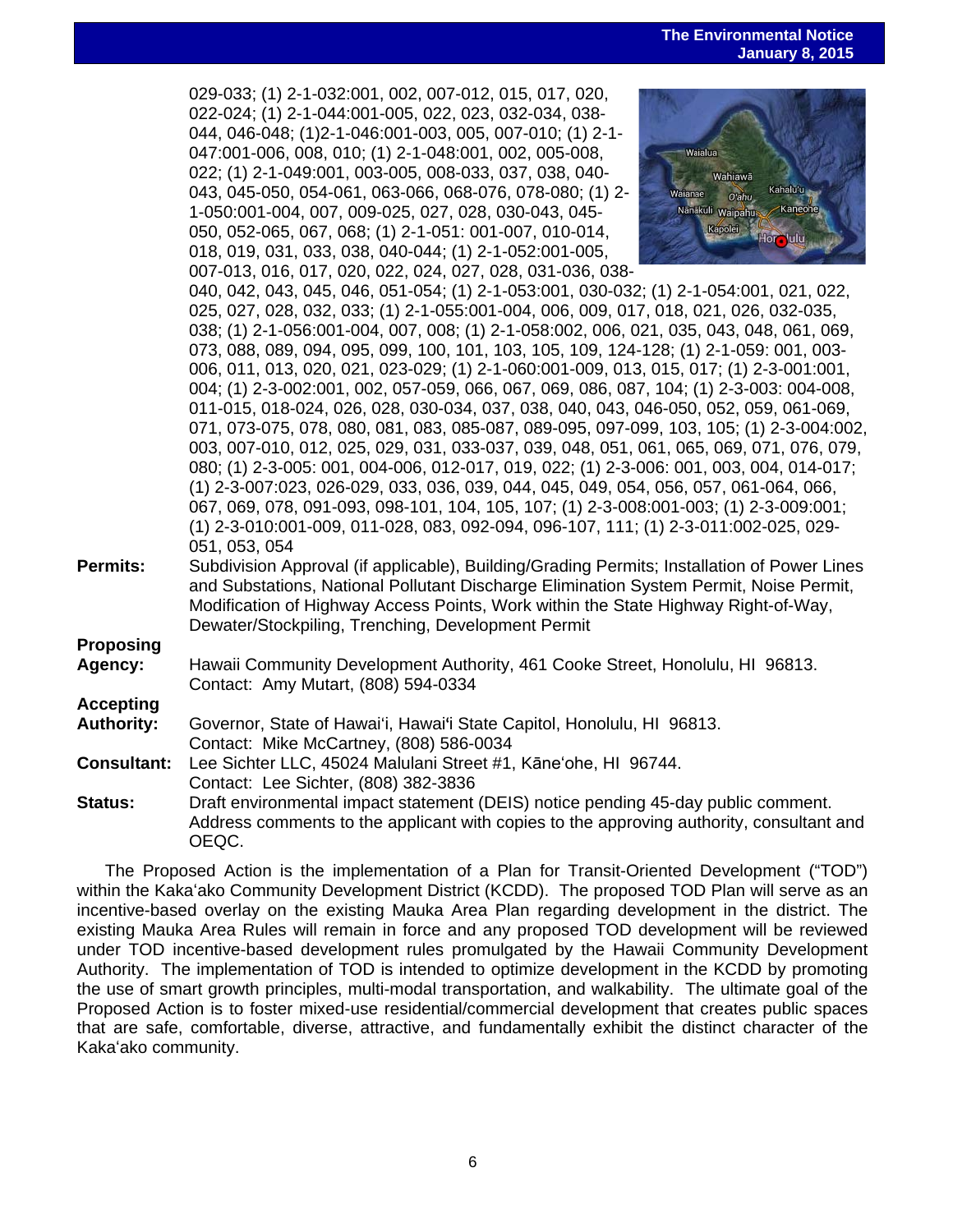# COASTAL ZONE MANAGEMENT NOTICES

 $\overline{a}$ 

# **Special Management Area Minor Permits**

The SMA Minor permits below have been approved (HRS 205A-30). For more information, contact the county/state Planning Department. Honolulu (768-8014); Hawaiʻi (East HI 961-8288, West HI 323-4770); Kauaʻi (241-4050); Maui (270-7735); Kakaʻako or Kalaeloa Community Development District (587-2841).

| <b>Location (TMK)</b>              | <b>Description (File No.)</b>                                                  | <b>Applicant/Agent</b>                                            |  |
|------------------------------------|--------------------------------------------------------------------------------|-------------------------------------------------------------------|--|
| Hawai'i: South Hilo (2-6-005: 019) | Conversion of the Garage Structure into a Second Dwelling<br>Unit (SMM 14-323) | Kathleen Nikolas                                                  |  |
| Maui: Paia (2-6-002: 010)          | Exterior Repairs (SM2 20140140)                                                | Paia Bay Properties, LLC                                          |  |
| Maui: Lahaina (4-6-032: 013)       | Interior Renovations (SM2 20140141)                                            | Ohana Hale Kai Trust                                              |  |
| Maui: Wailuku (3-1-001: 042)       | Construct Two Wells for Irrigation (SM2 20140142)                              | Allan Mendes                                                      |  |
| O'ahu: Kaka'ako (2-1-060: 008 por) | Three Geotechnical Borings (SMA/14-6)                                          | Seagull Schools, Inc. / Environmental<br>Communications, Inc.     |  |
| O'ahu: Waianae (8-7-044: 001)      | Kaiser Nanaikeola Photovoltaic Energy (2014/SMA-52)                            | Ameresco, Inc. / The Limtiaco<br><b>Consulting Group</b>          |  |
| O'ahu: Kapolei (9-1-026: 054)      | American Piping and Boiler Co. - Stockpiling at Lot 15686<br>(2014/SMA-59)     | American Piping and Boiler Co. / The<br>Limtiaco Consulting Group |  |
| O'ahu: Kailua (4-3-010: 052)       | Expansion of Existing Deck (2014/SMA-63)                                       | James V. Nance                                                    |  |

# SHORELINE NOTICES

# **Shoreline Certification Applications**

The shoreline certification application below is available for review at the Department of Land and Natural Resources Offices on Kauaʻi, Hawaiʻi, Maui, and Honolulu, 1151 Punchbowl Street, Room 220 (HRS 205A-42 and HAR 13-222-12). All comments shall be submitted in writing to the State Land Surveyor, 1151 Punchbowl Street, Room 210, Honolulu, Hawai'i 96813 and postmarked no later than 15 calendar days from the date of the public notice of the application. For more information, call Ian Hirokawa at 587-0420.

| File No. Date |          | Location                                                                                                                                                                                              | Applicant/Owner                                 | <b>TMK</b>  |
|---------------|----------|-------------------------------------------------------------------------------------------------------------------------------------------------------------------------------------------------------|-------------------------------------------------|-------------|
| OA-1634       | 12/19/14 | Lot 35 of Pupukea-Paumalu Beach Lots and a portion of R.P. 1450, L.C<br>Aw. 7420 to Ka'iwi situate at Pupukea, Ko'olauloa, O'ahu<br>Address: 59-411 Ke Nui Road<br>Purpose: Building setback purposes | Jaime F. Alimboyoguen/<br><b>William Kernot</b> | 5-9-020:049 |

# **Shoreline Certifications and Rejections**

The shoreline notice below has been proposed for certification or rejection by the Department of Land and Natural Resources (HRS 205A-42 and HAR 13-222-26). Any person or agency who wants to appeal shall file a notice of appeal in writing with DLNR no later than 20 calendar days from the date of this public notice. Send the appeal to the Board of Land and Natural Resource, 1151 Punchbowl Street, Room 220, Honolulu, Hawai'i 96813.

| <b>IFile No.</b> | <b>Proposed/Rejected</b>                   | Location                                                                                                                                                                                                              | <b>Applicant/Owner</b>                                          | тмк         |
|------------------|--------------------------------------------|-----------------------------------------------------------------------------------------------------------------------------------------------------------------------------------------------------------------------|-----------------------------------------------------------------|-------------|
| OA-1589          | <b>Proposed Shoreline</b><br>Certification | Portion of Exclusion 12 Land Court Application 979 Portion<br>R.P. 2112, L.C. Aw. 2239, Ap. 2 to Maika'i situate at<br>Kahalu'u, Ko'olaupoko, O'ahu<br>Address: 47-407 Kamehameha Highway<br>Purpose: Building permit | Walter P. Thompson,<br>Inc./ Hawai'i Rainbow<br>Properties, LLC | 4-7-009:011 |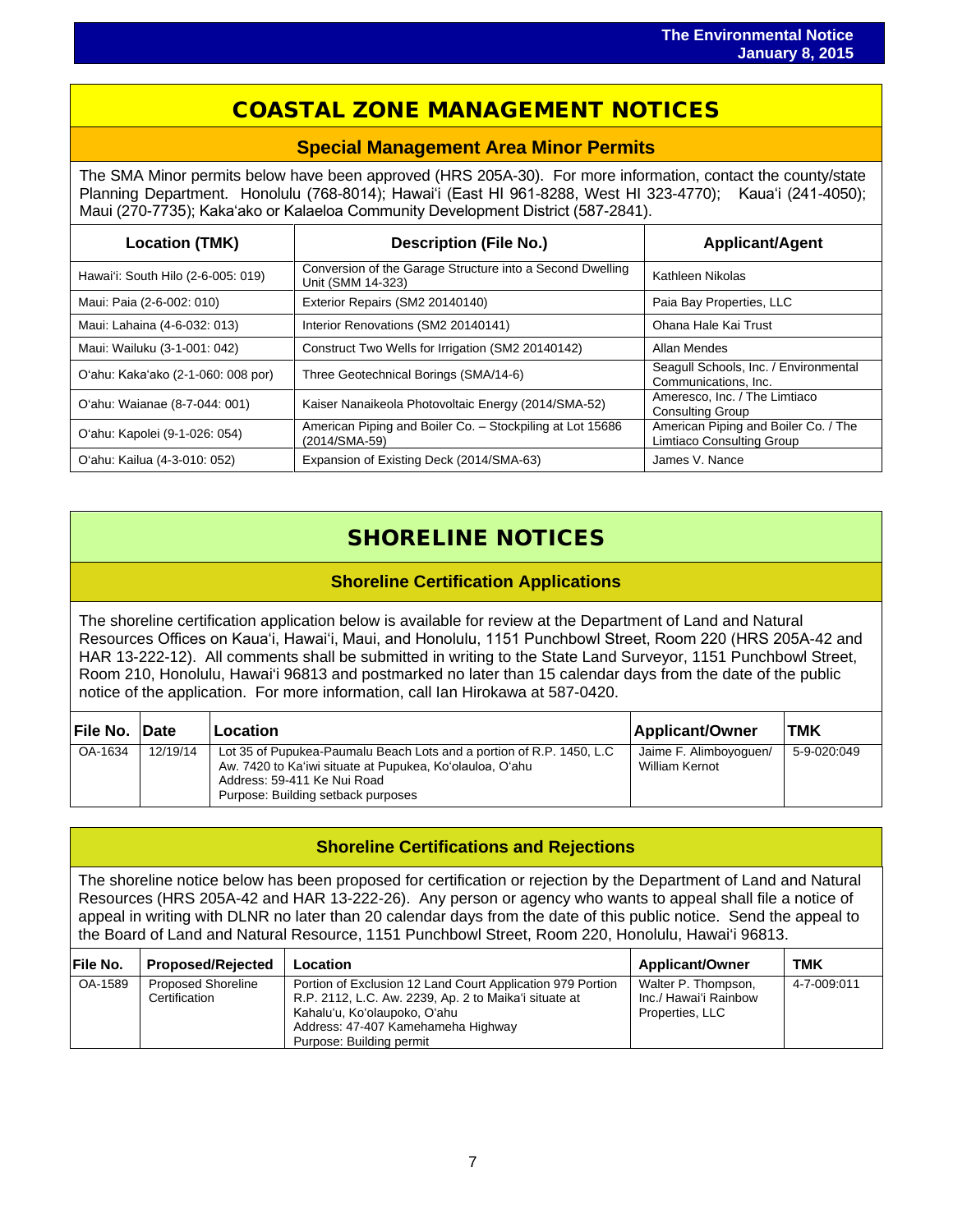# $\overline{a}$ **FEDERAL NOTICES**

### 1. **Changes in Flood Hazard [Determinations](http://www.gpo.gov/fdsys/pkg/FR-2014-12-30/pdf/2014-30532.pdf)** – 12/30/14

This notice lists communities where the addition or modification of Base Flood Elevations (BFEs), base flood depths, Special Flood Hazard Area (SFHA) boundaries or zone designations, or the regulatory floodway (hereinafter referred to as flood hazard determinations), as shown on the Flood Insurance Rate Maps (FIRMs), and where applicable, in the supporting Flood Insurance Study (FIS) reports, prepared by the Federal Emergency Management Agency (FEMA) for each community, is appropriate because of new scientific or technical data. The FIRM, and where applicable, portions of the FIS report, have been revised to reflect these flood hazard determinations through issuance of a Letter of Map Revision (LOMR), in accordance with Title 44, Part 65 of the Code of Federal Regulations (44 CFR part 65). The LOMR will be used by insurance agents and others to calculate appropriate flood insurance premium rates for new buildings and the contents of those buildings. For rating purposes, the currently effective community number is shown in the table below and must be used for all new policies and renewals.

**DATES**: These flood hazard determinations will become effective on the dates listed in the table below and revise the FIRM panels and FIS report in effect prior to this determination for the listed communities.

From the date of the second publication of notification of these changes in a newspaper of local circulation, any person has 90 days in which to request through the community that the Deputy Associate Administrator for Mitigation reconsider the changes. The flood hazard determination information may be changed during the 90-day period.

**ADDRESSES**: The affected communities are listed in the table below. Revised flood hazard information for each community is available for inspection at both the online location and the respective community map repository address listed in the table below. Additionally, the current effective FIRM and FIS report for each community are accessible online through the FEMA Map Service Center at [www.msc.fema.gov](http://www.msc.fema.gov/) for comparison.

Submit comments and/or appeals to the Chief Executive Officer of the community as listed in the table below. **FOR FURTHER INFORMATION CONTACT**: Luis Rodriguez, Chief, Engineering Management Branch, Federal Insurance and Mitigation Administration, FEMA, 500 C Street SW., Washington, DC 20472, (202) 646-4064, or (email) [Luis.Rodriguez3@fema.dhs.gov;](mailto:Luis.Rodriguez3@fema.dhs.gov) or visit the FEMA Map Information eXchange (FMIX) online at [www.floodmaps.fema.gov/fhm/fmx\\_main.html.](http://www.floodmaps.fema.gov/fhm/fmx_main.html)

**SUPPLEMENTARY INFORMATION**: The specific flood hazard determinations are not described for each community in this notice. However, the online location and local community map repository address where the flood hazard determination information is available for inspection is provided.

Any request for reconsideration of flood hazard determinations must be submitted to the Chief Executive Officer of the community as listed in the table below.

The modifications are made pursuant to section 201 of the Flood Disaster Protection Act of 1973, 42 U.S.C. 4105, and are in accordance with the National Flood Insurance Act of 1968, 42 U.S.C. 4001 et seq., and with 44 CFR part 65.

The FIRM and FIS report are the basis of the floodplain management measures that the community is required either to adopt or to show evidence of having in effect in order to qualify or remain qualified for participation in the National Flood Insurance Program (NFIP).

These flood hazard determinations, together with the floodplain management criteria required by 44 CFR 60.3, are the minimum that are required. They should not be construed to mean that the community must change any existing ordinances that are more stringent in their floodplain management requirements. The community may at any time enact stricter requirements of its own or pursuant to policies established by other Federal, State, or regional entities. The flood hazard determinations are in accordance with 44 CFR 65.4.

The affected communities are listed in the following table. Flood hazard determination information for each community is available for inspection at both the online location and the respective community map repository address listed in the table below. Additionally, the current effective FIRM and FIS report for each community are accessible online through the FEMA Map Service Center at [www.msc.fema.gov](http://www.msc.fema.gov/) for comparison.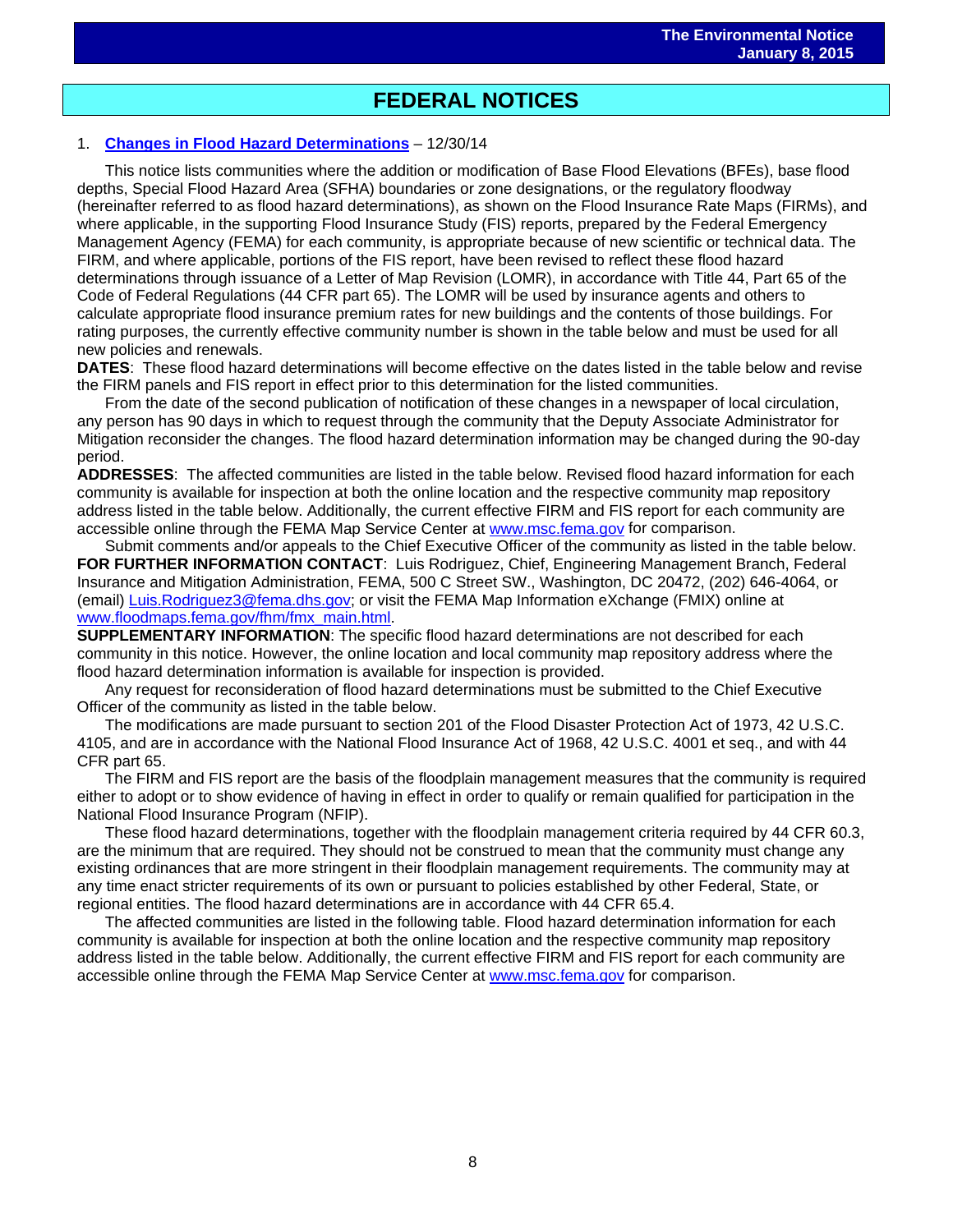| <b>State-County</b> | <b>Location/Case</b><br>number | <b>Chief executive</b><br>officer of<br>community                                                                                    | <b>Community</b><br>map repository                                                                     | Online location of letter of<br>map revision | <b>Effective date of Community</b><br>modification | <b>Inumber</b> |
|---------------------|--------------------------------|--------------------------------------------------------------------------------------------------------------------------------------|--------------------------------------------------------------------------------------------------------|----------------------------------------------|----------------------------------------------------|----------------|
| Hawaii: Maui        | Maui County<br>$(14-09-2279P)$ | The Honorable<br>Alan M.<br>Arakawa,<br>Mayor, Maui<br>County, 200 S.<br>High Street, 9 <sup>th</sup><br>Floor, Wailuku,<br>HI 96793 | Maui Planning<br>Department,<br>250 S. Hight<br>Street, 2 <sup>nd</sup><br>Floor, Wailuku,<br>HI 96793 | http://www.msc.fema.gov/lomc                 | Mar. 2, 2015                                       | 150003         |

 $\overline{a}$ 

## **2. [List of Fisheries for 2015](http://www.gpo.gov/fdsys/pkg/FR-2014-12-29/pdf/2014-30375.pdf)** – 12-29-14

The National Marine Fisheries Service (NMFS) publishes its final List of Fisheries (LOF) for 2015, as required by the Marine Mammal Protection Act (MMPA). The final LOF for 2015 reflects new information on interactions between commercial fisheries and marine mammals. NMFS must classify each commercial fishery on the LOF into one of three categories under the MMPA based upon the level of mortality and serious injury of marine mammals that occurs incidental to each fishery. The classification of a fishery on the LOF determines whether participants in that fishery are subject to certain provisions of the MMPA, such as registration, observer coverage, and take reduction plan (TRP) requirements.

**DATES**: The effective date of this final rule is January 28, 2015.

**ADDRESSES**: Chief, Marine Mammal and Sea Turtle Conservation Division, Office of Protected Resources, NMFS, 1315 East-West Highway, Silver Spring, MD 20910.

**FOR FURTHER INFORMATION CONTACT**: Lisa White, Office of Protected Resources, 301-427-8494; Allison Rosner, Greater Atlantic Region, 978-281-9328; Jessica Powell, Southeast Region, 727-824-5312; Elizabeth Petras, West Coast Region (CA), 562-980-3238; Brent Norberg, West Coast Region (WA/OR), 206-526-6550; Kim Rivera, Alaska Region, 907-586-7424; Nancy Young, Pacific Islands Region, 808-725-5156. Individuals who use a telecommunications device for the hearing impaired may call the Federal Information Relay Service at 1-800-877- 8339 between 8 a.m. and 4 p.m. Eastern time, Monday through Friday, excluding Federal holidays.

# **3. Defense Materiel [Disposition](http://www.gpo.gov/fdsys/pkg/FR-2014-12-29/pdf/2014-29251.pdf)** – 12/29/14

This interim final rule prescribes uniform procedures for the disposition of DoD personal property and establishes the sequence of processes for disposition of personal property of the DoD Components. Subpart A implements the statutory authority and regulations under which DoD personal property disposal takes place, as well as the scope and applicability for the program; defines the responsibilities of personnel and agencies involved in the Defense Materiel Disposition Program; provides procedures for disposal of excess property and scrap; and provides procedures for property donations, loans, and exchanges. Subpart B implements policy for reutilization, transfer, excess property screening, and issue of surplus property and foreign excess personal property (FEPP), scrap generated from qualified recycling programs (QRPs), and non-QRP scrap; and provides guidance for removing excess material through security assistance programs and foreign military sales (FMS). **DATES**: Effective December 29, 2014. Comments must be received by February 27, 2015.

**ADDRESSES**: You may submit comments, identified by docket number and/or RIN number and title, by any of the following methods:

- *Federal Rulemaking Portal: [http://www.regulations.gov.](http://www.regulations.gov/)* Follow the instructions for submitting comments.
- *Mail:* Federal Docket Management System Office, 4800 Mark Center Drive, East Tower, Suite 02G09, Alexandria, VA 22350–3100.

**Instructions**: All submissions received must include the agency name and docket number or Regulatory Information Number (RIN) for this **Federal Register** document. The general policy for comments and other submissions from members of the public is to make these submissions available for public viewing on the Internet at *[http://www.regulations.gov](http://www.regulations.gov/)* as they are received without change, including any personal identifiers or contact information.

**FOR FURTHER INFORMATION CONTACT**: Randal Kendrick, 571–372–5202.